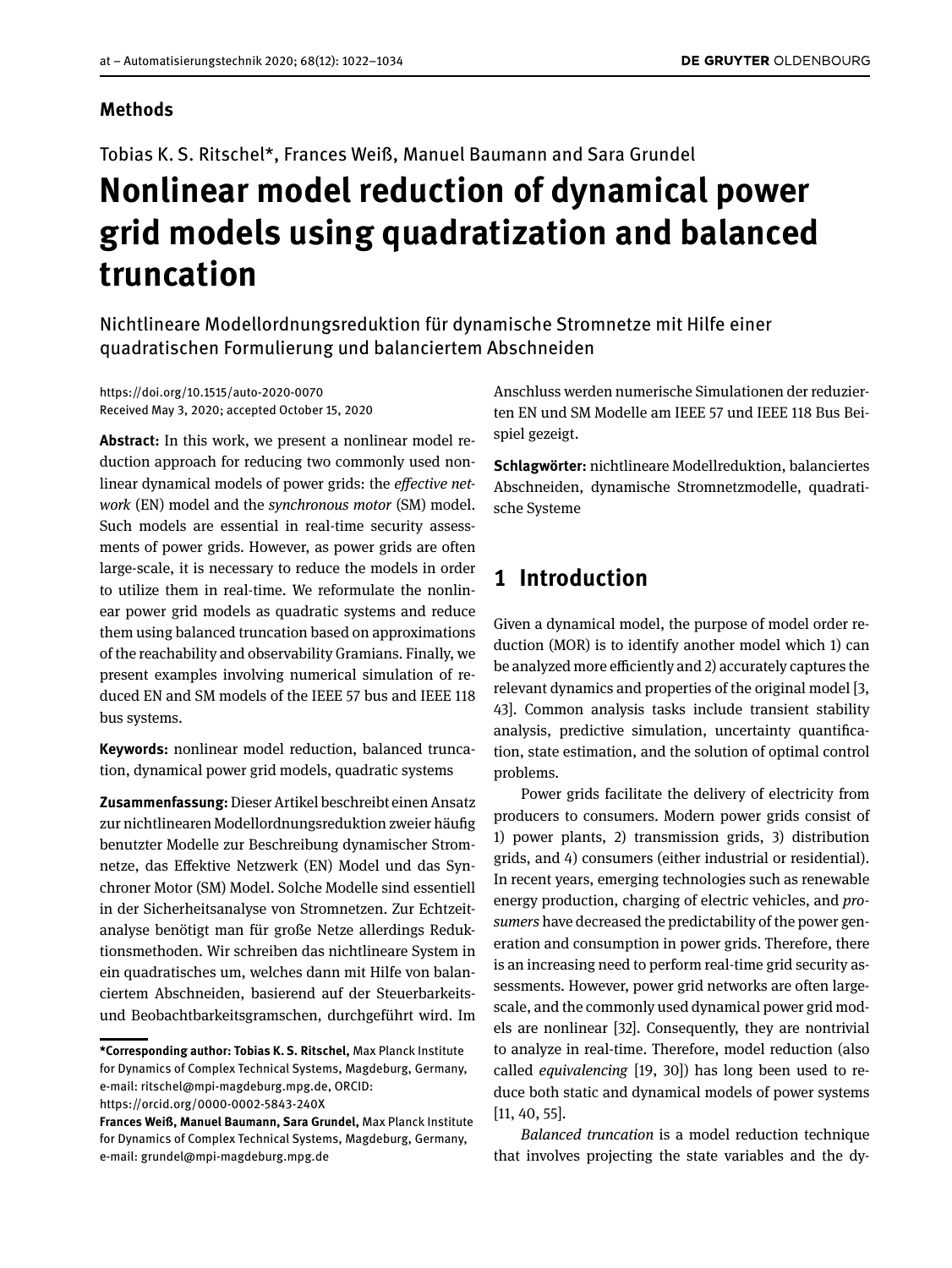namical equations such that the states that are least affected by the inputs are also the states that afect the outputs the least. These states do not signifcantly afect the input-output behavior of the system and can, thus, be removed.

In fact, most model reduction techniques involve projection and truncation [\[3\]](#page-10-0), and for linear systems, the reduced system matrices can be computed offline. However, for general nonlinear systems, the evaluation of the reduced right-hand side function will also involve the evaluation of the original right-hand side function. If this is not addressed, the reduced nonlinear model cannot be analyzed significantly more efficiently than the original model.

Therefore, most research on model reduction of power grid models involves reduction of a linearized system or subsystem. Researchers have used, e. g., balanced truncation [\[1,](#page-10-3) [2,](#page-10-4) [10,](#page-10-5) [26,](#page-11-4) [39,](#page-11-5) [41,](#page-11-6) [45,](#page-11-7) [46,](#page-11-8) [47,](#page-11-9) [48,](#page-11-10) [49,](#page-11-11) [59\]](#page-12-2), *balanced residualization* [\[36\]](#page-11-12), *Krylov methods* [\[8,](#page-10-6) [42,](#page-11-13) [51,](#page-11-14) [52\]](#page-11-15), *SVD-Krylov methods* [\[20\]](#page-10-7), *proper orthogonal decomposition* (POD) [\[53\]](#page-12-3), *singular perturbation theory* [\[12,](#page-10-8) [29,](#page-11-16) [35\]](#page-11-17), variants of *clustering* [\[9,](#page-10-9) [17,](#page-10-10) [54\]](#page-12-4), and sparse approximations [\[27\]](#page-11-18) to reduce such linearized models.

However, nonlinear model reduction of power grid models has also been considered. Parrilo et al. [\[37\]](#page-11-19) use POD and Lan et al. [\[25\]](#page-11-20) and Zhao et al. [\[58,](#page-12-5) [57\]](#page-12-6) use balanced truncation based on *empirical Gramians* to reduce nonlinear models of power grids. However, they do not describe how to efficiently evaluate the reduced right-hand side function. Malik et al. [\[28\]](#page-11-21) use POD together with *trajectory piecewise linearization* (TPWL) to reduce a nonlinear power grid model, and Purvine et al. [\[38\]](#page-11-22) use a clustering approach where each cluster is represented by a single generator. Osipov and Sun [\[33\]](#page-11-23) and Osipov et al. [\[34\]](#page-11-24) use a hybrid approach where only a subset of the original righthand side functions are linearized. Finally, Mlinarić et al. [\[31\]](#page-11-25) use concepts of synchronicity to derive exact nonlinear reduced power grid models.

In this work, we use *lifting* [\[23,](#page-10-11) [22\]](#page-10-12) to reformulate the *efective network* (EN) model and the *synchronous motor* (SM) model [\[32\]](#page-11-1) as quadratic models. We use a balanced truncation approach, based on approximations of the reachability and observability Gramians of the quadratic systems [\[7,](#page-10-13) [56\]](#page-12-7), to reduce the quadratized models. Since the systems are quadratic, we can compute the reduced system matrices offline. Consequently, the right-hand side functions of the reduced models can be evaluated more efficiently than those of the original models. Finally, we present numerical examples which demonstrate the accuracy of the reduced models with numerical simulations

of the IEEE 57 bus and the IEEE 118 bus systems. We use pg\_sync\_models [\[32\]](#page-11-1) to obtain dynamical models of these systems.

The remainder of this paper is organized as follows. In Section [2,](#page-1-0) we describe the quadratization of the EN and SM models. In Section [3,](#page-3-0) we describe the balanced truncation approach for reducing the quadratized EN and SM models, and in Section [4,](#page-5-0) we present the numerical examples. Finally, conclusions are given in Section [5.](#page-9-0)

## <span id="page-1-0"></span>**2 Power system models**

The three commonly used dynamical models of power grid networks are the EN model, the SM model, and the *structure-preserving* (SP) model [\[32\]](#page-11-1). All three models represent the generators and the loads (i. e., the consumers) in the power grid network as a set of coupled oscillators. The phase angle  $\delta_i$  of the *i*'th oscillator (i. e., the *i*'th state variable) is described by

<span id="page-1-1"></span>
$$
\frac{2J_i}{\omega_R}\ddot{\delta}_i + \frac{D_i}{\omega_R}\dot{\delta}_i = F_i + f_i(\delta),\tag{1}
$$

for  $i = 1, \ldots, n_o$  where  $n_o$  is the number of oscillators. Here,  $\omega_R$  is a reference frequency,  $J_i$  is the inertia constant, and *Di* is the damping constant of the *i*'th oscillator. Furthermore, *F<sup>i</sup>* is constant, and

<span id="page-1-2"></span>
$$
f_i(\delta) = -\sum_{\substack{j=1 \ j\neq i}}^{n_o} K_{ij} \sin \left(\delta_i - \delta_j - \gamma_{ij}\right)
$$
 (2)

is a nonlinear coupling term. The constant parameters  $F_i$ ,  $K_{ij}$ , and  $\gamma_{ij}$  depend on the steady state power flow in the network, i. e., on the solution to the *power fow equations* [\[32\]](#page-11-1).

**Remark 1.** For the EN and SM models,  $J_i \neq 0$  for all *i*. However, for the SP model,  $J_i = 0$  for indices *i* representing load nodes. Consequently, the transformations described in this section would result in a quadratic *diferentialalgebraic* system. Alternatively, it can be formulated as a cubic model by not introducing the frequencies  $\omega_i$  for the load nodes. However, it is not possible to formulate it as a set of quadratic ordinary diferential equations. Therefore, we consider only the EN and the SM models.

### **2.1 Transformation to frst-order system**

In order to compute the Gramians in Section [3,](#page-3-0) it is necessary to transform the second-order system [\(1\)](#page-1-1) to a frst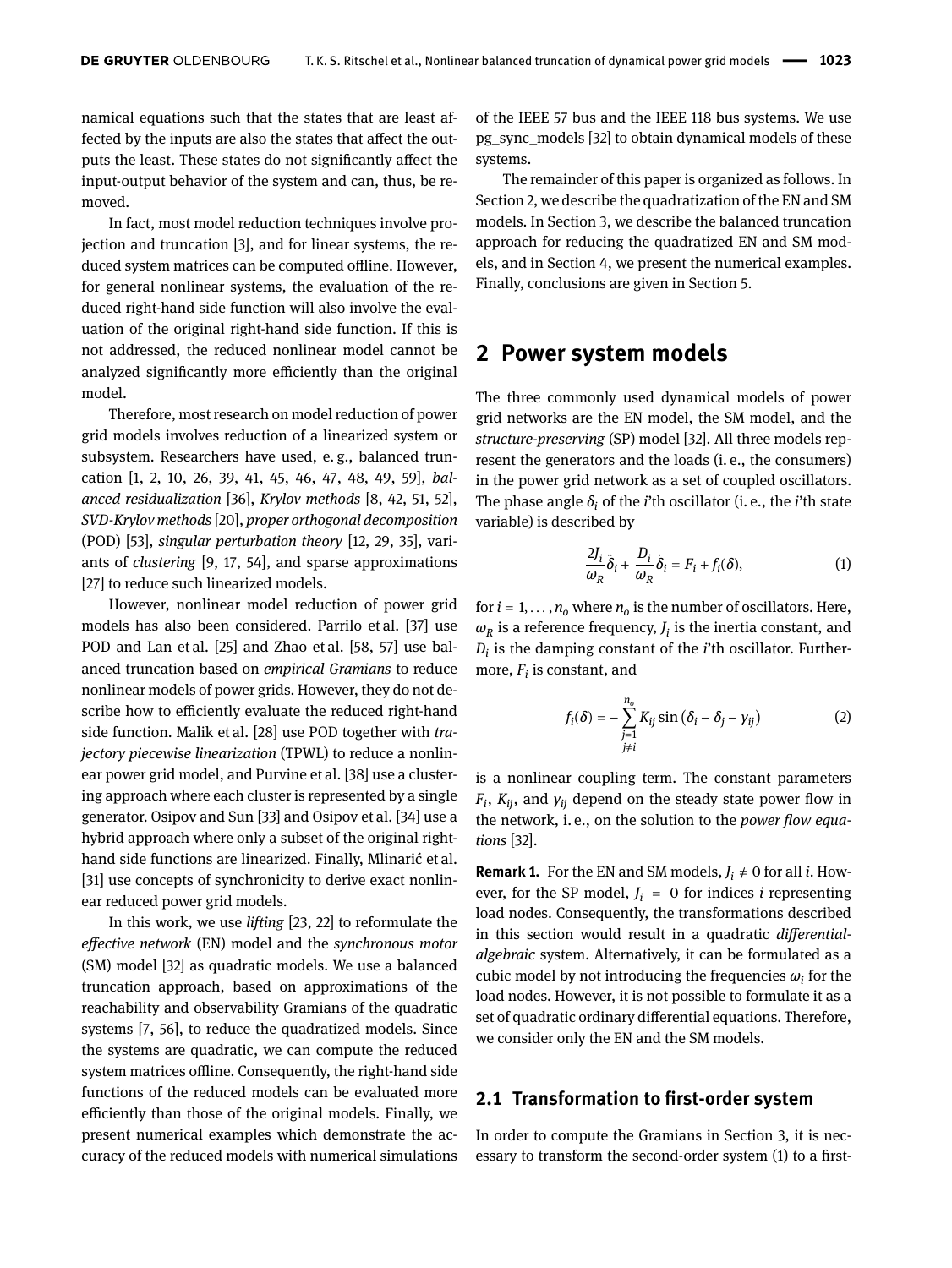order system by augmenting the state variables with the frequencies *ω* := ̇ *δ*:

<span id="page-2-7"></span>
$$
\dot{\delta}_i = \omega_i, \tag{3a}
$$

$$
\dot{\omega}_i = -\frac{D_i}{2J_i}\omega_i + \frac{\omega_R}{2J_i}F_i + \frac{\omega_R}{2J_i}f_i(\delta),\tag{3b}
$$

for  $i = 1, ..., n_{o}$ .

## **2.2 Quadratization**

We further augment the state variables by introducing  $s :=$  $sin(\delta)$  and  $c := cos(\delta)$  and use trigonometric identities to rewrite the nonlinear function [\(2\)](#page-1-2):

$$
f_i(s, c) = -\sum_{\substack{j=1 \ j \neq i}}^{n_o} K_{ij} \Big( (s_i c_j - c_i s_j) \gamma_{ij}^c - (c_i c_j + s_i s_j) \gamma_{ij}^s \Big). \tag{4}
$$

<span id="page-2-1"></span>Here,  $\gamma_{ij}^s := \sin(\gamma_{ij})$  and  $\gamma_{ij}^c := \cos(\gamma_{ij})$ . The nonlinear function [\(4\)](#page-2-0) is quadratic in *s* and *c*. Furthermore, we use the chain rule to derive dynamical equations for *s* and *c* (which are also quadratic). The resulting lifted quadratic system is

$$
\dot{\delta}_i = \omega_i, \tag{5a}
$$

$$
\dot{\omega}_i = -\frac{D_i}{2J_i}\omega_i + \frac{\omega_R}{2J_i}F_i + \frac{\omega_R}{2J_i}f_i(s, c),
$$
 (5b)

$$
\dot{s}_i = c_i \omega_i, \tag{5c}
$$

$$
\dot{c}_i = -s_i \omega_i, \tag{5d}
$$

for  $i = 1, ..., n_{o}$ .

<span id="page-2-6"></span>**Remark 2.** The right-hand sides of the lifted quadratic system [\(5\)](#page-2-1) are independent of the phase angles *δ*.

#### **2.2.1 Matrix form**

The quadratic system [\(5\)](#page-2-1) is in the form

$$
\dot{x} = Ax + H(x \otimes x) + Bu, \tag{6}
$$

where  $x := \left[\delta^T, \omega^T, s^T, c^T\right]^T \in \mathbb{R}^{4n_o}$  are the state variables,  $u \in \mathbb{R}$  is the scalar manipulated input, and  $\otimes$  denotes the Kronecker product [\[13,](#page-10-14) [18,](#page-10-15) [50\]](#page-11-26). We use the last term in [\(6\)](#page-2-2) to represent the constant terms in [\(5\)](#page-2-1). Consequently, the (constant) manipulated inputs  $u = 1$  do not represent physically manipulable quantities.

The system matrices in [\(6\)](#page-2-2) have block structure:

<span id="page-2-4"></span><span id="page-2-3"></span>
$$
A = \begin{bmatrix} A_{11} & \cdots & A_{14} \\ \vdots & \ddots & \vdots \\ A_{41} & \cdots & A_{44} \end{bmatrix} \in \mathbb{R}^{4n_o \times 4n_o},\tag{7a}
$$

<span id="page-2-5"></span>
$$
H = \begin{bmatrix} H_{11} & \cdots & H_{14} \\ \vdots & \ddots & \vdots \\ H_{41} & \cdots & H_{44} \end{bmatrix} \in \mathbb{R}^{4n_o \times (4n_o)^2},\tag{7b}
$$

$$
B = \begin{bmatrix} B_1 \\ \vdots \\ B_4 \end{bmatrix} \in \mathbb{R}^{4n_o \times 1}.
$$
 (7c)

<span id="page-2-0"></span>In (7), 
$$
A_{ij} \in \mathbb{R}^{n_o \times n_o}
$$
,  $H_{ij} \in \mathbb{R}^{n_o \times 4n_o^2}$ , and  $B_i \in \mathbb{R}^{n_o \times 1}$ .  
The nonzero blocks of *A* are

$$
A_{12} = I,\t\t(8a)
$$

$$
A_{22} = -\frac{1}{2}J^{-1}D,\tag{8b}
$$

where I is the identity matrix,  $J = \text{diag}\{J_i\}_{i=1}^{n_o}$ , and  $D =$  $diag\{D_i\}_{i=1}^{n_o}$ . All other blocks of *A* are zero.

The nonzero blocks  $H_{ij} \in \mathbb{R}^{n_o \times 4n_o^2}$  of the Hessian matrix *H* are block-diagonal where each block is a row vector with 4*n<sup>o</sup>* elements:

$$
H_{23} = \text{blkdiag}\left\{ \begin{bmatrix} 0 & 0 & \frac{\omega_R}{2J_i} h_i^S & -\frac{\omega_R}{2J_i} h_i^C \end{bmatrix} \right\}_{i=1}^{n_o},\tag{9a}
$$

$$
H_{24} = \text{blkdiag}\left\{ \begin{bmatrix} 0 & 0 & \frac{\omega_R}{2J_i} h_i^c & \frac{\omega_R}{2J_i} h_i^s \end{bmatrix} \right\}_{i=1}^{n_o},\tag{9b}
$$

$$
H_{34} = \text{blkdiag} \{ [0 \quad e_i \quad 0 \quad 0] \}_{i=1}^{n_0}, \tag{9c}
$$

<span id="page-2-8"></span>
$$
H_{43} = \text{blkdiag}\left\{ \begin{bmatrix} 0 & -e_i & 0 & 0 \end{bmatrix} \right\}_{i=1}^{n_o}.\tag{9d}
$$

<span id="page-2-9"></span>The *i*'th element of the row vector  $e_i \in \mathbb{R}^{n_o}$  is one, and all other elements are zero. The elements of the row vectors  $h_i^s, h_i^c \in \mathbb{R}^{n_o}$  are

$$
h_{ij}^{s} = \begin{cases} K_{ij} y_{ij}^{s}, & j \neq i, \\ 0, & j = i, \end{cases}
$$
 (10a)

$$
h_{ij}^c = \begin{cases} K_{ij}y_{ij}^c, & j \neq i, \\ 0, & j = i. \end{cases}
$$
 (10b)

Finally, the nonzero block of *B* is

$$
B_2 = F. \tag{11}
$$

<span id="page-2-2"></span>**Remark 3.** The matrix *A* in [\(7a\)](#page-2-4) has zero eigenvalues. Consequently, it is not stable (i. e., the real parts of the eigenvalues of *A* are not all strictly negative).

**Remark 4.** The Hessian matrix *H* is not unique. Therefore, we transform *H* in [\(7b\)](#page-2-5) such that it is *symmetric* [\[6\]](#page-10-16), i. e., such that  $H(u \otimes v) = H(v \otimes u)$  for all  $u, v$ .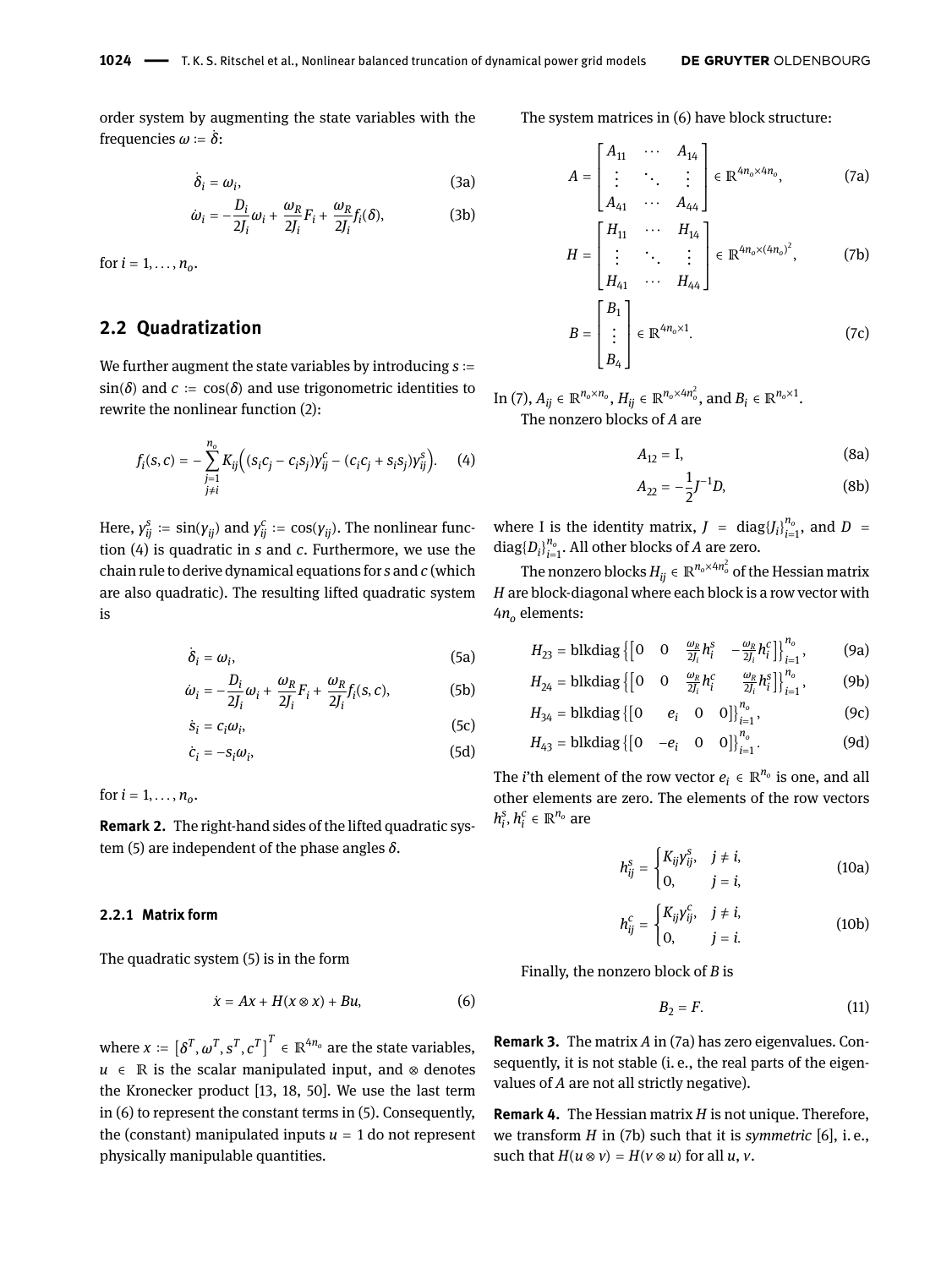## **2.3 Nonzero initial condition**

In Section [3,](#page-3-0) we use expressions for the Gramians of quadratic systems which require that the initial condition is zero [\[7\]](#page-10-13). However, the state variables in the lifted quadratic model contain both sines and cosines of the phase angles. These cannot simultaneously be zero. Therefore, we introduce the shifted state variables  $\bar{x}$  :=  $x - x_0$ and the augmented manipulated inputs  $\bar{u}\coloneqq\left[u^T,1\right]^T$  where  $x_{0}$  is a given initial condition for the lifted quadratic sys-  $\,$ tem [\[4\]](#page-10-17). Using properties of the Kronecker product [\[18\]](#page-10-15), we derive a quadratic model for the shifted state variables (which are zero at the initial time):

$$
\dot{\bar{x}} = \bar{A}\bar{x} + H(\bar{x} \otimes \bar{x}) + \bar{B}\bar{u}, \qquad \bar{x}(0) = 0. \qquad (12)
$$

In [\(12\)](#page-3-1),  $\bar{A} = A + A_0$  and  $\bar{B} = [B \ B_0]$  where

$$
A_0 = H((I \otimes x_0) + (x_0 \otimes I)), \qquad (13a)
$$

$$
B_0 = Ax_0 + H(x_0 \otimes x_0).
$$
 (13b)

The matrix  $\bar{A}$  in the shifted system [\(12\)](#page-3-1) (as well as the matrix *A* in the original system [\(6\)](#page-2-2)) is not stable because it has zero eigenvalues.

**Remark 5.** For linear systems, there exist several alternatives to shifting the system to have a zero initial condition [\[5,](#page-10-18) [14,](#page-10-19) [44\]](#page-11-27). However, these methods have not yet been extended to quadratic-bilinear systems.

## <span id="page-3-0"></span>**3 Model reduction**

In this section, we describe a balanced truncation approach, based on that described by Benner and Goyal [\[7\]](#page-10-13), for reducing the quadratic system

<span id="page-3-4"></span>
$$
\dot{x} = Ax + H(x \otimes x) + Bu,
$$
  $x(0) = 0,$  (14a)

$$
y = Cx, \tag{14b}
$$

where  $x \in \mathbb{R}^n$ ,  $u \in \mathbb{R}^m$ ,  $y \in \mathbb{R}^p$ ,  $A \in \mathbb{R}^{n \times n}$ ,  $H \in \mathbb{R}^{n \times n^2}$ ,  $B \in \mathbb{R}^{n \times m}$ , and  $C \in \mathbb{R}^{p \times n}$ . The shifted dynamical power system model described in Section [2](#page-1-0) is in the form [\(14a\)](#page-3-2), and [\(14b\)](#page-3-3) relates the outputs *y* to the state variables *x*.

In order to reduce [\(14\)](#page-3-4), we use the matrices  $W, V \in$  $\mathbb{R}^{n \times n_r}$   $(\mathcal{W}^T \mathcal{V} = I)$  to project and truncate the state variables  $(x \approx \mathcal{V} \hat{x})$  and the dynamical equations (left multiply by  $\boldsymbol{\mathcal{W}}^{T}$ ). We denote by  $n_{r}$  the number of states in the reduced model. The resulting quadratic reduced order model is

$$
\dot{\hat{x}} = A_r \hat{x} + H_r(\hat{x} \otimes \hat{x}) + B_r u,\tag{15a}
$$

$$
\hat{y} = C_r \hat{x},\tag{15b}
$$

where  $\hat{x} \in \mathbb{R}^{n_r}$  and  $\hat{y} \in \mathbb{R}^p$  are the reduced state variables and outputs, and  $A_r \in \mathbb{R}^{n_r \times n_r}$ ,  $H_r \in \mathbb{R}^{n_r \times n_r^2}$ ,  $B_r \in \mathbb{R}^{n_r \times m_r}$ , and  $C_r \in \mathbb{R}^{p \times n_r}$  are the reduced system matrices given by the projections

<span id="page-3-9"></span>
$$
A_r = \mathcal{W}^T A \mathcal{V},\tag{16a}
$$

$$
H_r = \mathcal{W}^T H(\mathcal{V} \otimes \mathcal{V}),\tag{16b}
$$

$$
B_r = \mathcal{W}^T B, \tag{16c}
$$

$$
C_r = C\mathcal{V}.\tag{16d}
$$

<span id="page-3-1"></span>**Remark 6.** The Kronecker product  $V \otimes V \in \mathbb{R}^{n^2 \times n_r^2}$  is prohibitively large in terms of memory requirements, even for moderately sized power grids.

#### **3.1 Gramians of quadratic systems**

Provided that the sums converge, the reachability Gramian *P* and the observability Gramian *Q* of the quadratic system [\(14\)](#page-3-4) (with zero initial condition) are [\[7\]](#page-10-13)

<span id="page-3-7"></span>
$$
P = \sum_{i=1}^{\infty} P_i,\tag{17a}
$$

<span id="page-3-8"></span>
$$
Q = \sum_{i=1}^{\infty} Q_i, \tag{17b}
$$

where  $P_1$  and  $Q_1$  satisfy the Lyapunov equations

$$
AP_1 + P_1A^T + BB^T = 0,
$$
 (18a)

<span id="page-3-6"></span><span id="page-3-5"></span>
$$
A^T Q_1 + Q_1 A + C^T C = 0,
$$
 (18b)

and  $P_i$  and  $Q_i$  satisfy the Lyapunov equations

$$
AP_i + P_iA^T + H\left(\sum_{k=1}^{i-2} P_k \otimes P_{i-(k+1)}\right)H^T = 0, \quad (19a)
$$

<span id="page-3-2"></span>
$$
A^T Q_i + Q_i A + \mathcal{H}^{(2)} \left( \sum_{k=1}^{i-2} P_k \otimes Q_{i-(k+1)} \right) (\mathcal{H}^{(2)})^T = 0, \quad (19b)
$$

<span id="page-3-3"></span>for  $i \geq 2$ . In [\(19b\)](#page-3-5),  $\mathcal{H}^{(2)}$  denotes the mode-2 *matricization* of the tensor  $\mathcal{H} \in \mathbb{R}^{n \times n \times n}$  for which the mode-1 matricization  $\mathcal{H}^{(1)}$  is the Hessian matrix *H*. Essentially,  $\mathcal{H}^{(2)}$  is obtained by reordering the elements of *H* (see Appendix [A\)](#page-9-1).

**Remark 7.** For even values of *i*, the solution to [\(19\)](#page-3-6) is  $P_i =$  $Q_i = 0$ .

**Remark 8.** Benner and Goyal [\[7\]](#page-10-13) showed that, if they exist, the Gramians in [\(17\)](#page-3-7) satisfy generalized Lyapunov equations and described a fxed-point iteration scheme for solving these equations. Furthermore, they derived conditions (including *A* being stable) under which this scheme converges. Additionally, if these conditions are satisfed, the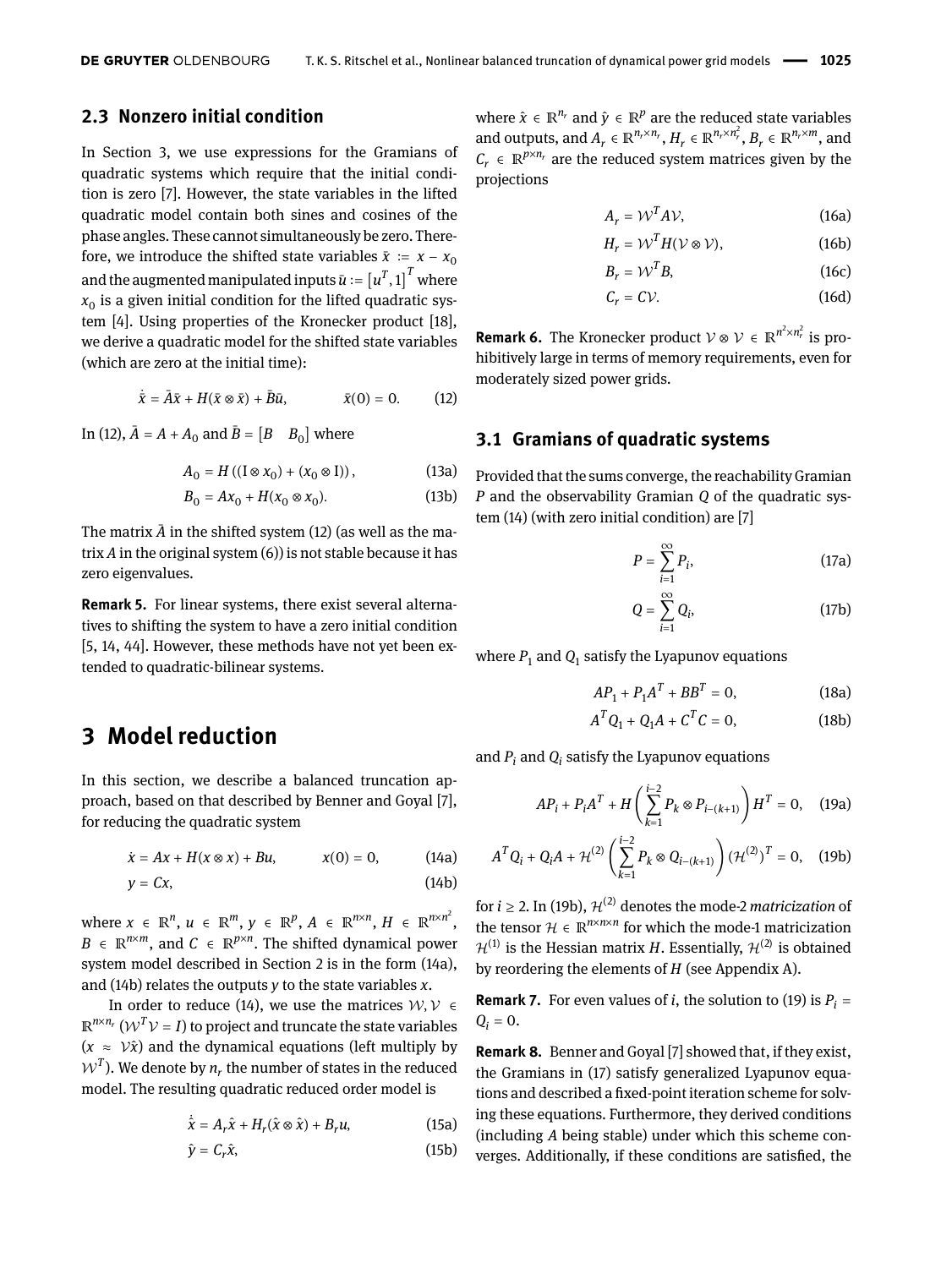infnite sums in [\(17\)](#page-3-7) can be shown to converge. However, for very large-scale systems, it is computationally intractable to verify that the conditions are satisfed, and they are not satisfed for the examples of power grid models considered in this work. Therefore, we approximate the Gramians by truncating the sums in [\(17\)](#page-3-7) to the frst *N* terms. Benner and Goyal [\[7\]](#page-10-13) showed that for *N* = 3, it is possible to identify weakly controllable and weakly observable states (as is required in balanced truncation) using these approximate Gramians.

#### **3.2 Approximation of the Gramians**

We approximate the Gramians by truncating the sums in [\(17\)](#page-3-7) to the frst *N* terms. Furthermore, we use lowrank approximations to reduce the memory consumption, which is a key computational bottleneck because of the Kronecker products in [\(19\)](#page-3-6). Finally, for the power system models described in Section [2,](#page-1-0) some eigenvalues of *A* are zero. However, the real parts of the eigenvalues of *A* must be strictly negative in order to guarantee the existence and uniqueness of solutions to the Lyapunov equations [\(18\)](#page-3-8)–[\(19\)](#page-3-6). Therefore, when computing the approximate Gramians, we replace *A* by the shifted matrix

$$
A_{\alpha} = A - \alpha I \tag{20}
$$

where  $\alpha \in \mathbb{R}$  is small and positive.

We approximate the Gramians *P* and *Q* in [\(17\)](#page-3-7) by 1) truncating the sums and 2) approximating the truncated sums, i. e., we approximate *P* by  $P_T \approx \sum_{i=1}^{N} P_i \approx P$  and *Q* by  $Q_T \approx \sum_{i=1}^N Q_i \approx Q.$  The approximations are

$$
P_T = \tilde{X}_N \tilde{X}_N^T,\tag{21a}
$$

$$
Q_T = \tilde{Z}_N \tilde{Z}_N^T,\tag{21b}
$$

where  $\tilde{X}_N$  and  $\tilde{Z}_N$  are computed iteratively. Let  $\tilde{X}_1 = \tilde{R}_1$  and  $\tilde{Z}_1 = \tilde{S}_1$  where  $\tilde{R}_1$  and  $\tilde{S}_1$  are approximate low-rank factors of the solutions to [\(18\)](#page-3-8). Then,

$$
\tilde{X}_i = \mathcal{T}_{\tau} \left( \begin{bmatrix} \tilde{X}_{i-2} & \tilde{R}_i \end{bmatrix} \right),\tag{22a}
$$

$$
\tilde{Z}_i = \mathcal{T}_{\tau}([\tilde{Z}_{i-2} \quad \tilde{S}_i]), \tag{22b}
$$

for  $i = 3, 5, ..., N$ , where  $\tilde{R}_i$  and  $\tilde{S}_i$  are approximate low-rank factors of the solutions to [\(19\)](#page-3-6), and  $\mathcal{T}_{\bm{\tau}}(\cdot)$  denotes lowrank approximation (see Appendix [B\)](#page-9-2).

We obtain the approximate low-rank factors by

$$
\tilde{R}_i = \mathcal{T}_\tau(R_i),\tag{23a}
$$

$$
\tilde{S}_i = \mathcal{T}_{\tau}(S_i),\tag{23b}
$$

where  $R_i$  and  $S_i$  are approximations of the Cholesky factors of the solutions to [\(18\)](#page-3-8)–[\(19\)](#page-3-6) satisfying

$$
A_{\alpha}R_{1}R_{1}^{T} + R_{1}R_{1}^{T}A_{\alpha}^{T} + BB^{T} = 0, \qquad (24a)
$$

$$
A_{\alpha}^{T} S_1 S_1^{T} + S_1 S_1^{T} A_{\alpha} + C^{T} C = 0, \qquad (24b)
$$

<span id="page-4-0"></span>and

$$
A_{\alpha}R_{i}R_{i}^{T} + R_{i}R_{i}^{T}A_{\alpha}^{T} + \tilde{K}_{i,i-2}\tilde{K}_{i,i-2}^{T} = 0, \qquad (25a)
$$

$$
A_{\alpha}^{T} S_i S_i^{T} + S_i S_i^{T} A_{\alpha} + \tilde{L}_{i,i-2} \tilde{L}_{i,i-2}^{T} = 0, \qquad (25b)
$$

for  $i = 3, 5, ..., N$ .

The third terms in [\(25\)](#page-4-0) are approximations of the third terms in [\(19\)](#page-3-6), and we compute  $\tilde{K}_{i,i-2}$  and  $\tilde{L}_{i,i-2}$  iteratively starting with  $\tilde{K}_{i,1} = \mathcal{T}_{\tau}(\Delta K_{i,1})$  and  $\tilde{L}_{i,1} = \mathcal{T}_{\tau}(\Delta L_{i,1})$ . Subsequently,

$$
\tilde{K}_{i,k} = \mathcal{T}_{\tau} \left( \begin{bmatrix} \tilde{K}_{i,k-2} & \Delta K_{i,k} \end{bmatrix} \right),\tag{26a}
$$

<span id="page-4-1"></span>
$$
\tilde{L}_{i,k} = \mathcal{T}_{\tau} \left( \begin{bmatrix} \tilde{L}_{i,k-2} & \Delta L_{i,k} \end{bmatrix} \right),\tag{26b}
$$

for  $k = 3, 5, \ldots, i - 2$ , where

<span id="page-4-4"></span>
$$
\Delta K_{i,k} = H\left(\tilde{R}_k \otimes \tilde{R}_{i-(k+1)}\right),\tag{27a}
$$

<span id="page-4-5"></span>
$$
\Delta L_{i,k} = \mathcal{H}^{(2)}\left(\tilde{R}_k \otimes \tilde{S}_{i-(k+1)}\right). \tag{27b}
$$

<span id="page-4-3"></span>Here, the product  $\Delta K_{i,k} \Delta K_{i,k}^T$  approximates  $H(P_k \otimes$  $P_{i-(k+1)}$ )*H*<sup>T</sup>, and  $\Delta L_{i,k} \Delta L_{i,k}^T$  approximates  $\mathcal{H}^{(2)}(P_k \otimes$  $Q_{i-(k+1)}$  $)(\mathcal{H}^{(2)})^T$ .

Finally, we use matricization to evaluate  $(27)$  efficiently (see Appendix [C\)](#page-10-20). Additionally, it can be exploited that, for the power grid models presented in Section [2,](#page-1-0) *H* and  $\mathcal{H}^{(2)}$  contain many structural zeros.

<span id="page-4-2"></span>**Remark 9.** We approximate the Gramians *P* and *Q* using the low-rank matrices  $P_T$  and  $Q_T$ . However, it remains to be proven that these Gramians can actually be approximated accurately using low-rank matrices.

### **3.3 Balanced truncation**

Based on numerical experiments, we project and truncate  $\overline{\delta}$ ,  $\overline{\omega}$ ,  $\overline{s}$ , and  $\overline{c}$  (the variables shifted to have zero initial condition), and their corresponding dynamical equations, separately. This corresponds to choosing block-diagonal matrices  $V$  and  $W$ . Furthermore, we use the same matrices  $V_{\omega}$  and  $W_{\omega}$  for all four variables:

$$
\mathcal{V} = \text{blkdiag}\{\mathcal{V}_{\omega}, \mathcal{V}_{\omega}, \mathcal{V}_{\omega}, \mathcal{V}_{\omega}\},\tag{28a}
$$

$$
\mathcal{W} = \text{blkdiag}\{W_{\omega}, W_{\omega}, W_{\omega}, W_{\omega}\}.
$$
 (28b)

Although the theoretical implications are not always wellunderstood (e. g., for the present approach, no error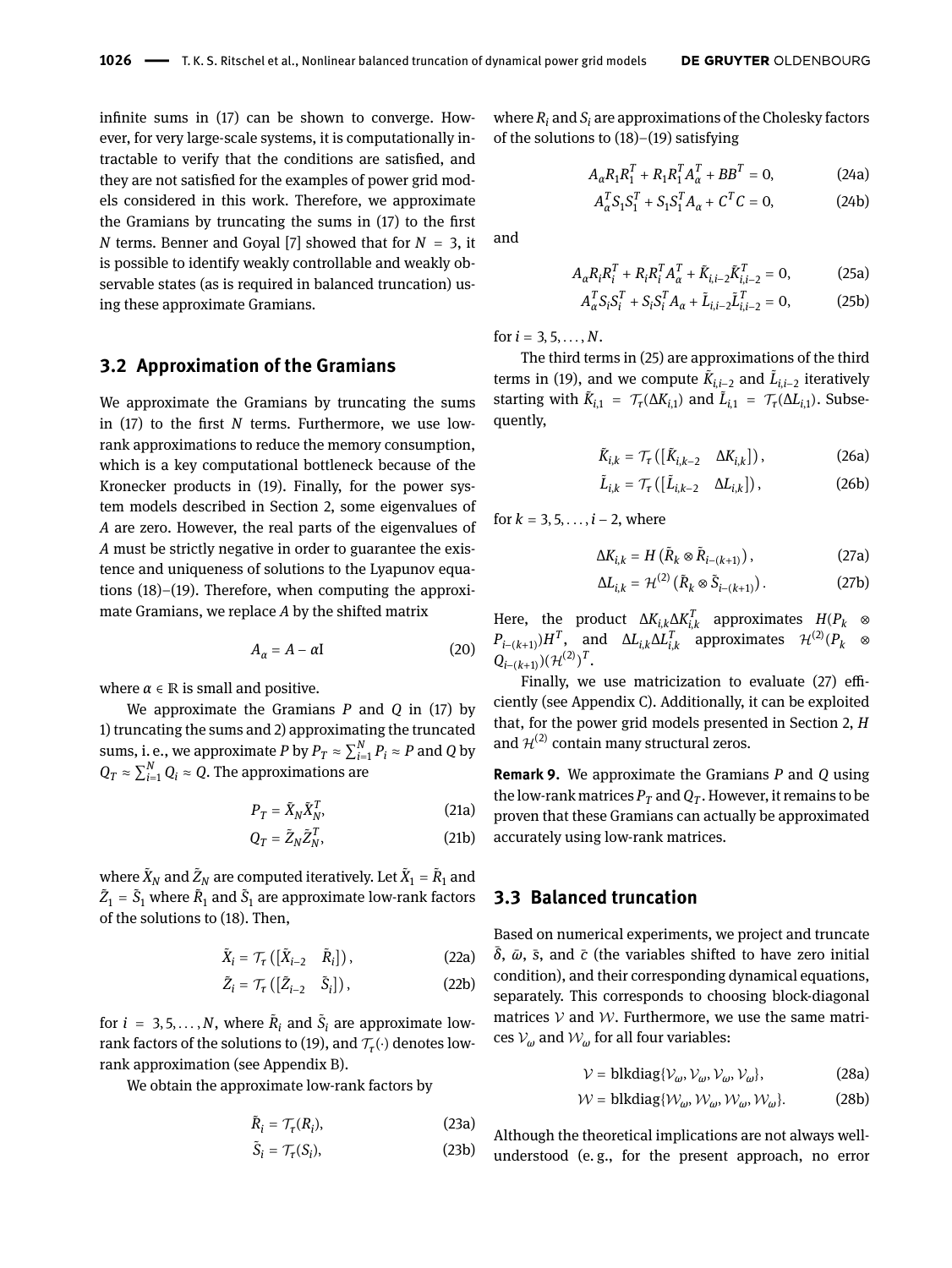bounds exist), it is common practice to reduce diferent variables separately as it 1) often improves the accuracy of the reduced models in practice and 2) preserves more of the structure of the original system.

We compute  $V_\omega$  and  $W_\omega$  using the square-root algo-rithm [\[3\]](#page-10-0) based on the second  $n_o \times n_o$  diagonal blocks  $P_{\omega, T}$ and  $Q_{\omega,T}$  of  $P_T$  and  $Q_T$  given by [\(21\)](#page-4-2):

$$
\mathcal{V}_{\omega} = R_{\omega}^{T} U_{r} \Sigma_{r}^{-1/2},\qquad(29a)
$$

$$
\mathcal{W}_{\omega} = S_{\omega}^{T} V_{r} \Sigma_{r}^{-1/2}.
$$
 (29b)

Here,  $R_\omega$  and  $S_\omega$  are the Cholesky factors of  $P_{\omega,T}$  and  $Q_{\omega,T}$ , and  $U_r$  and  $V_r$  consist of the first  $n_r/4$  columns of  $U$  and *V*, respectively, where  $R_{\omega}S_{\omega}^T = U\Sigma V^T$  is the singular value decomposition, and Σ*<sup>r</sup>* is a diagonal matrix with the *n<sup>r</sup>* /4 largest singular values on the diagonal.

**Remark 10.** Due to numerical errors,  $P_{\omega,T}$  and  $Q_{\omega,T}$  may not be positive defnite. In that case, we 1) use the polar decomposition [\[15\]](#page-10-21) to compute the nearest symmetric positive semidefnite matrix [\[16\]](#page-10-22) and 2) add a small multiple of the identity matrix to ensure strict positive defniteness.

#### **3.4 Steady state adjustment**

As mentioned in Remark [2,](#page-2-6) the right-hand sides of the original nonlinear frst-order EN and SM models [\(3\)](#page-2-7) are independent of the phase angles *δ*. Consequently, *ω*, *s*, and *c* may reach steady state regardless of the dynamics of *δ*. Since  $\dot{\delta} = \omega$ ,  $\delta$  only reaches steady state if the frequencies *ω* are zero in steady state. This is the case for the original model. Otherwise, [\(5c\)](#page-2-8) and [\(5d\)](#page-2-9) could not simultaneously be in steady state, as *s<sup>i</sup>* and *c<sup>i</sup>* cannot both be zero.

These aspects lead to issues in the reduced model. We explain them and their solution assuming that the initial frequencies are  $\omega_0 = 0$ . In that case, the reduced phase angles are given by

$$
\dot{\hat{\delta}} = \hat{\omega}.\tag{30}
$$

Analogous to the original model, the right-hand sides of the reduced model are independent of  $\delta$ . However, the reduced frequencies *ω*̂ are not necessarily zero in steady state. Consequently,  $\delta$  will not reach steady state. Therefore, we shift the right-hand side of [\(30\)](#page-5-1) by the steady state of the reduced frequencies *ω*̂ *s* :

$$
\dot{\hat{\delta}} = \hat{\omega} - \hat{\omega}_{s}.
$$
 (31)

Consequently, when *ω*̂reaches steady state, the right-hand side of [\(31\)](#page-5-2) is zero, and  $\hat{\delta}$  is also in steady state. The issues and the solution are similar if  $\omega_0 \neq 0$  is used in the reduction, and we stress that we only shift the system once offline.

## <span id="page-5-0"></span>**4 Numerical examples**

In this section, we use numerical simulation to test the accuracy of reduced EN and SM models of the IEEE 57 bus system for diferent choices of parameters in the balanced truncation approach, initial conditions, and manipulated inputs. Furthermore, we demonstrate that we can efectively reduce the IEEE 118 bus system. Table [1](#page-5-3) shows the number of coupled oscillators in the EN and SM models, i. e., the number of states in the original second-order model [\(1\)](#page-1-1). We use the Matlab toolboxes MATPOWER 6.0 [\[60,](#page-12-8) [61\]](#page-12-9) and pg\_sync\_models [\[32\]](#page-11-1) to compute the parameters in the original model equations [\(1\)](#page-1-1)–[\(2\)](#page-1-2).

For all tests, we use the initial conditions  $\delta_0 = \omega_0 = 0$ (such that  $s_0 = 0$  and  $c_0 = 1$ ) and the manipulated inputs  $u = \left[1, 1\right]^T$  when we reduce the models. Furthermore, the (scalar) output *y* is the average of the phase angles.

<span id="page-5-3"></span>**Table 1:** Numbers of coupled oscillators in the EN and SM models of the IEEE 57 bus and IEEE 118 bus systems.

|                     | FN | SΜ  |
|---------------------|----|-----|
| IEEE 57 bus system  | 7  | 57  |
| IEEE 118 bus system | 54 | 118 |

#### <span id="page-5-4"></span>**4.1 Test of the shift and number of terms**

Fig. [1](#page-6-0) shows the *L* 2 -norms of the output errors for reduced EN and SM models of the IEEE 57 bus system. The reduced models are obtained using the balanced truncation approach with diferent 1) shifts *α* of the *A* matrix in [\(20\)](#page-4-3), 2) numbers of states in the reduced model  $n_r$  and 3) numbers of terms *N* in the approximate truncated sum [\(21\)](#page-4-2). The simulation interval is [0 s, 2 s].

<span id="page-5-2"></span><span id="page-5-1"></span>For both the EN and the SM model, *N* has a limited effect on the accuracy of the reduced model. For a few combinations of *α* and *n<sup>r</sup>* , using *N* = 1 leads to very high output errors (or even simulator breakdown, indicated by a white box). For the SM model, and for very small  $n_r$ , using  $N = 1$ or  $N = 3$  leads to slightly lower output errors. For  $N = 3$ or higher, *α* has almost no efect on the accuracy of the reduced EN models. For the SM model, *α* slightly afects the accuracy, e.g., using  $\alpha \leq 0.1$  improves the accuracy for all tested *N*.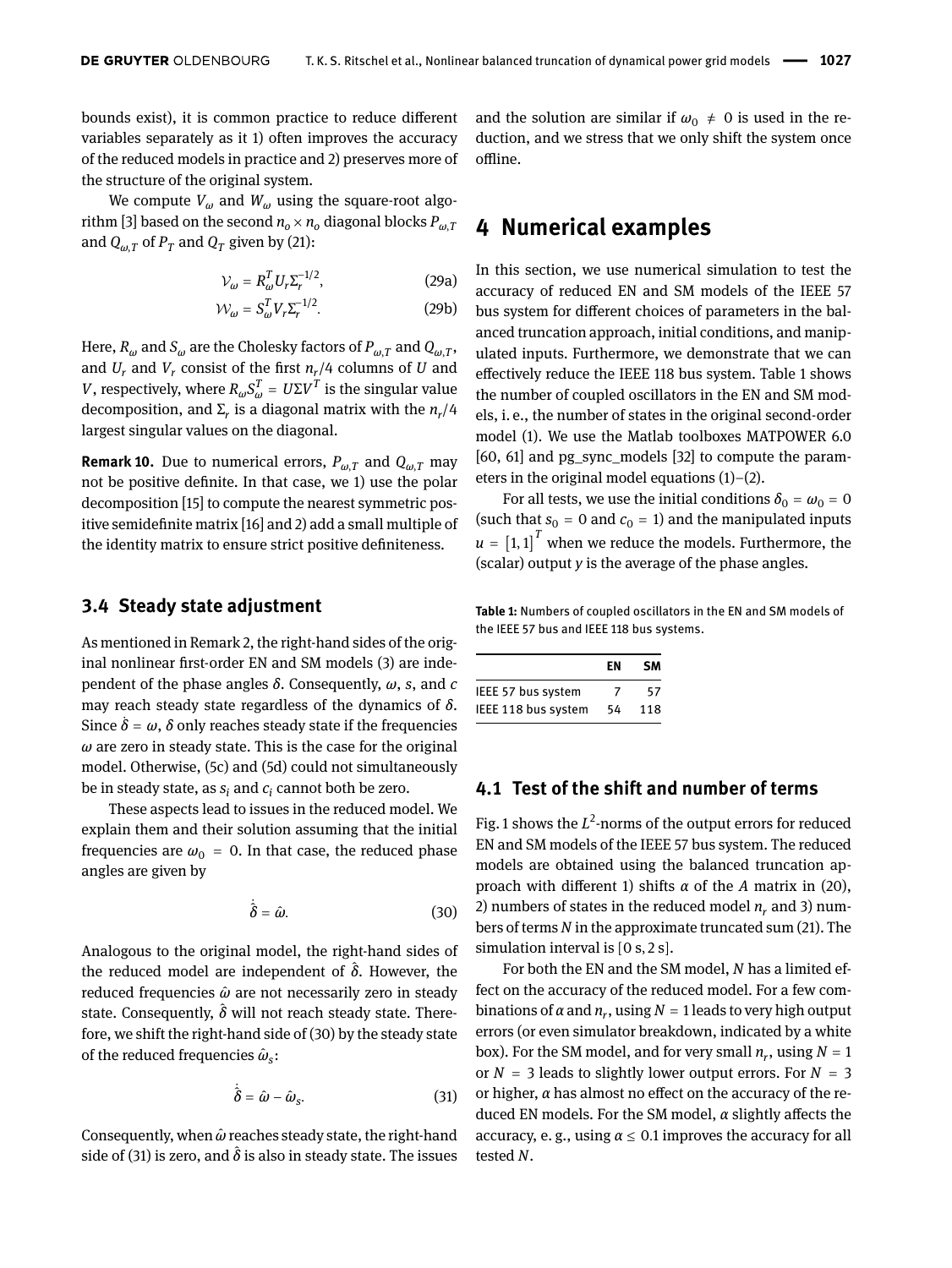<span id="page-6-0"></span>

(a) The reduced EN model is obtained with  $N = 1$ .



(c) The reduced EN model is obtained with  $N = 3$ .



(e) The reduced EN model is obtained with  $N = 5$ .



(g) The reduced EN model is obtained with  $N = 7$ .



(b) The reduced SM model is obtained with  $N = 1$ .



(d) The reduced SM model is obtained with  $N = 3$ .



(f) The reduced SM model is obtained with  $N = 5$ .



(h) The reduced SM model is obtained with  $N = 7$ .

**Figure 1:** The  $L^2$ -norm of the output errors for reduced EN and SM models of the IEEE 57 bus system. The reduced models are obtained using the balanced truncation approach with diferent 1) shifts *α*, 2) numbers of reduced states *n<sup>r</sup>* , and 3) numbers of terms *N* used in approximating the Gramians.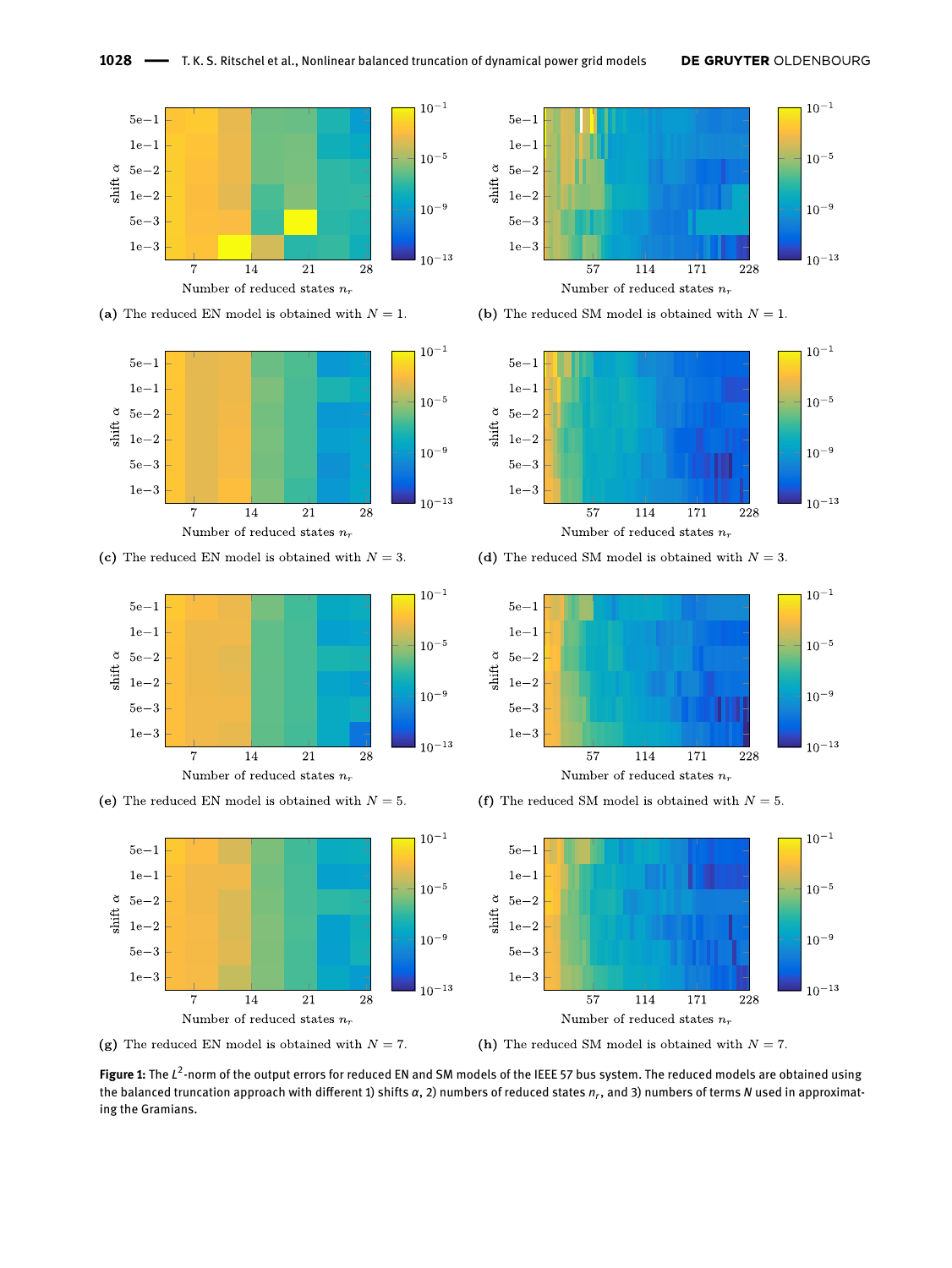<span id="page-7-0"></span>

(a) Output errors for the reduced EN models.



(b) Output errors for the reduced SM models.



(c) PTI errors for the reduced EN models.

(d) PTI errors for the reduced SM models.

Figure 2: The L<sup>2</sup>-norms of the output errors for reduced EN and SM models of the IEEE 57 bus system. In the numerical simulations, we increase the initial phase angle of the frst oscillator by 0.1 rad.

#### <span id="page-7-1"></span>**4.2 Comparison with POD**

In Figs. [2](#page-7-0) and [3,](#page-8-0) we compare the balanced truncation approach with a basic POD approach [\[3,](#page-10-0) Section 9.1], as described by Kramer and Willcox [\[24\]](#page-11-28), for reducing the EN and SM models of the IEEE 57 bus system. We apply the POD approach to the shifted quadratic system [\(12\)](#page-3-1). Therefore, as for the balanced truncation approach, the reduced system matrices can be computed offline using [\(16\)](#page-3-9). We compare the  $L^2$ -norms of 1) the output errors and 2) the Pythagorean trigonometric identity (PTI) errors (i. e., the violation of  $s_i^2 + c_i^2 = 1$ ). As in Section [4.1,](#page-5-4) we consider diferent numbers of terms *N* in the approximation of the Gramians (denoted by BT(*N*)), and the simulation interval is [0 s, 2 s]. The vertical black lines indicate the numbers of states in the frst-order model [\(3\)](#page-2-7), and missing points on the graphs correspond to unsuccessful simulations.

The reduced models must be able to approximate the original system for diferent initial conditions and inputs than those used in the reduction. Therefore, in the frst test, shown in Fig. [2,](#page-7-0) we increase the initial phase angle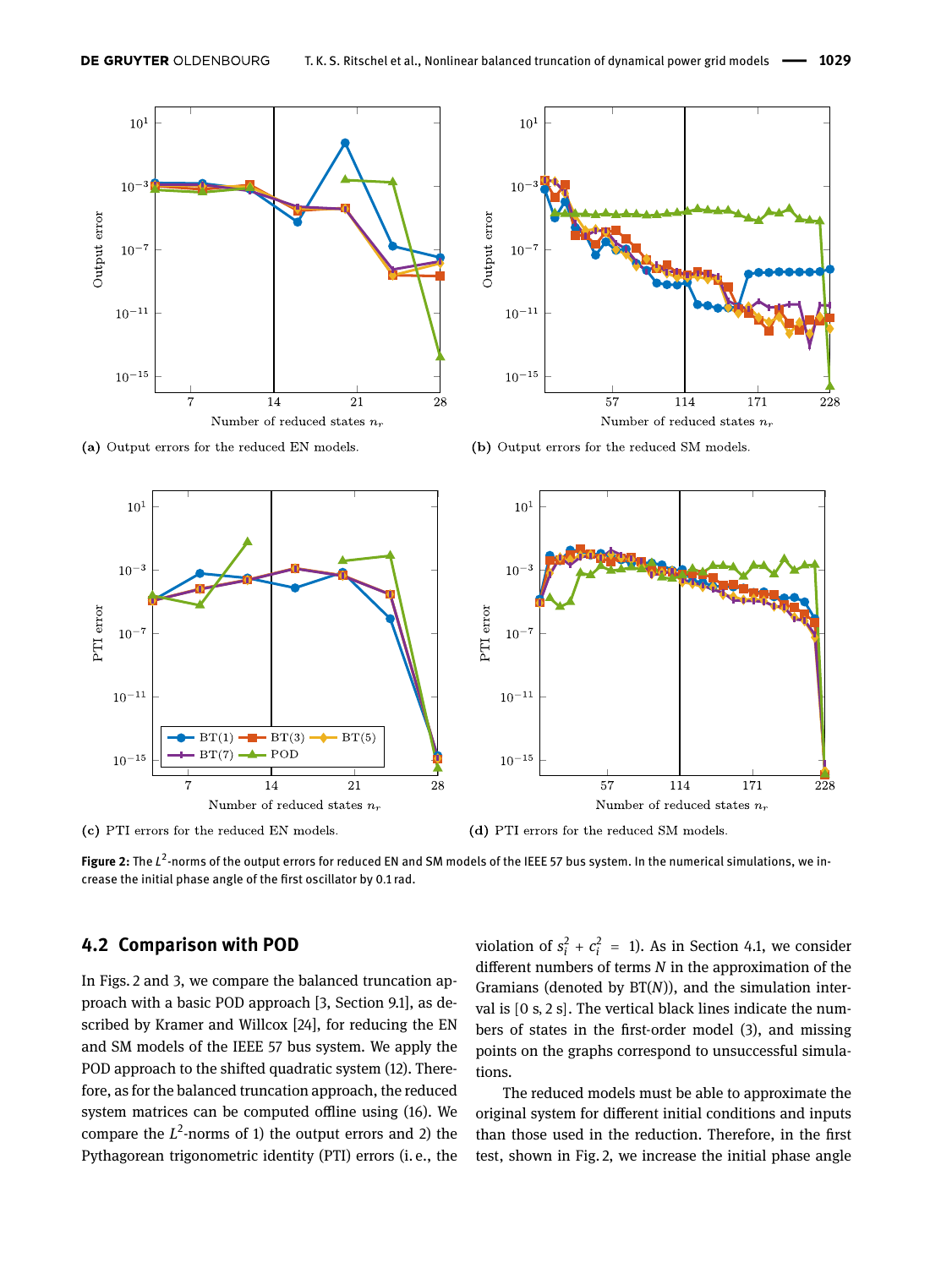<span id="page-8-0"></span>

(a) Output errors for the reduced EN models.



(c) PTI errors for the reduced EN models.



(b) Output errors for the reduced SM models.



(d) PTI errors for the reduced SM models.

**Figure 3:** The *L* 2 -norms of the output errors for reduced EN and SM models of the IEEE 57 bus system. In the numerical simulations, we increase the first manipulated input by 10 %, i. e., from  $\boldsymbol{u} = \left[1,1\right]^T$  to  $\boldsymbol{u} = \left[1.1,1\right]^T$ .

of the frst oscillator from 0 rad to 0.1 rad in the numerical simulations. Furthermore, in the second test, shown in Fig. [3,](#page-8-0) we increase the manipulated inputs from  $u = \left[1,1\right]^T$ to  $u = [1.1, 1]^T$ .

In both tests, and for both the EN and the SM model, the balanced truncation approach 1) performs equally well for all tested values of *N*, and 2) performs as well or better than the POD approach. Furthermore, when using the POD approach, some numerical simulations fail. This is not the case when using the balanced truncation approach.

### **4.3 Reduction of the IEEE 118 bus system**

Fig. [4](#page-9-3) shows the outputs and the output errors (as functions of time) for the original and the reduced EN and SM models of the IEEE 118 bus system. Based on the results in Section [4.1](#page-5-4) and [4.2,](#page-7-1) we use a shift of  $\alpha = 5 \cdot 10^{-3}$  and  $N = 3$  terms in the approximation of the Gramians in the balanced truncation approach.

Both of the reduced models contain 20 state variables, corresponding to a reduction of 63 % and 83 % for the EN and the SM model, respectively. Despite the large reduc-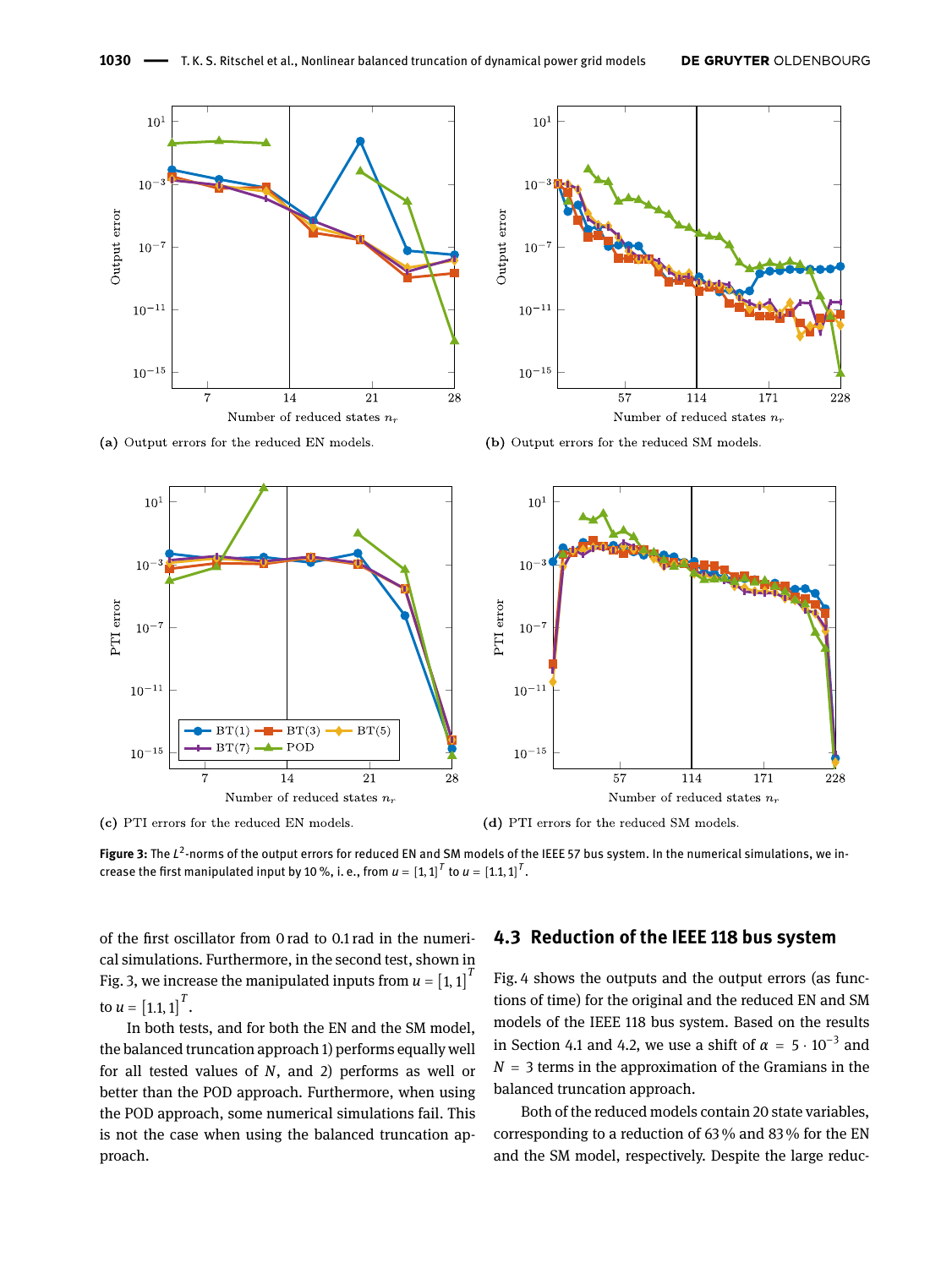<span id="page-9-3"></span>

**Figure 4:** Top row: Outputs for the original and the reduced EN and SM models of the IEEE 118 bus system. Bottom row: The absolute diference between the output for the original and the reduced order models. The reduced models contain 20 oscillators, i.e.,  $n_r = 80$ .

tions, the outputs for the original and the reduced models are almost indistinguishable, and the absolute output errors do not exceed 10<sup>-3</sup> for the EN model and 10<sup>-2</sup> for the SM model.

## <span id="page-9-0"></span>**5 Conclusion**

In this work, we describe a balanced truncation model reduction approach for reducing the nonlinear and dynamical EN and SM power grid models. In this approach, we 1) reformulate the models as quadratic systems, 2) approximate the Gramians of these systems, and 3) use blockdiagonal matrices in the balanced truncation. We demonstrate the efficacy of this balanced truncation approach by reducing the IEEE 57 bus and IEEE 118 bus systems, and we compare it with a basic POD approach.

In future work, we will further investigate the relations between the choice of the matrices used in the balanced truncation scheme and 1) the ability of the reduced EN and SM models to satisfy the PTI  $\sin^2(\delta_i) + \cos^2(\delta_i) = 1$  and 2) their steady states.

**Funding:** We acknowledge the fnancial support from the German Federal Ministry of Education and Research in the project KONSENS: Konsistente Optimierung und Stabilisierung Elektrischer Netzwerksysteme (BMBF grant 05M18EVA).

## <span id="page-9-1"></span>**Appendix A. Matricization**

We illustrate the concept of matricization using an exam-ple given by Kolda and Bader [\[21\]](#page-10-23). Let  $\mathcal{H}\in\mathbb{R}^{3\times4\times2}$  be a tensor whose mode-1 matricization is

$$
\mathcal{H}^{(1)} = \begin{bmatrix} 1 & 4 & 7 & 10 & 13 & 16 & 19 & 22 \\ 2 & 5 & 8 & 11 & 14 & 17 & 20 & 23 \\ 3 & 6 & 9 & 12 & 15 & 18 & 21 & 24 \end{bmatrix}.
$$
 (32)

Then, the mode-2 and mode-3 matricizations are

$$
\mathcal{H}^{(2)} = \begin{bmatrix} 1 & 2 & 3 & 13 & 14 & 15 \\ 4 & 5 & 6 & 16 & 17 & 18 \\ 7 & 8 & 9 & 19 & 20 & 21 \\ 10 & 11 & 12 & 22 & 23 & 24 \end{bmatrix},
$$
(33a)  

$$
\mathcal{H}^{(3)} = \begin{bmatrix} 1 & 2 & 3 & \cdots & 10 & 11 & 12 \\ 13 & 14 & 15 & \cdots & 22 & 23 & 24 \end{bmatrix}.
$$
(33b)

For more information about matricization and tensors, we refer to [\[21\]](#page-10-23) and to previous work on model reduction of quadratic-bilinear systems [\[6,](#page-10-16) [7\]](#page-10-13).

# <span id="page-9-2"></span>**Appendix B. Low-rank approximation**

Given  $P = RR^T$  where  $P, R \in \mathbb{R}^{n \times n}$ , we denote by  $\tilde{R} = \mathcal{T}_\tau(R) \in$ ℝ *n*×*l* a low-rank approximation for which *R*̃*R*̃*<sup>T</sup>* ≈ *RR<sup>T</sup>* = *P*, i. e., the purpose is to approximate *P*. We compute *R*̃using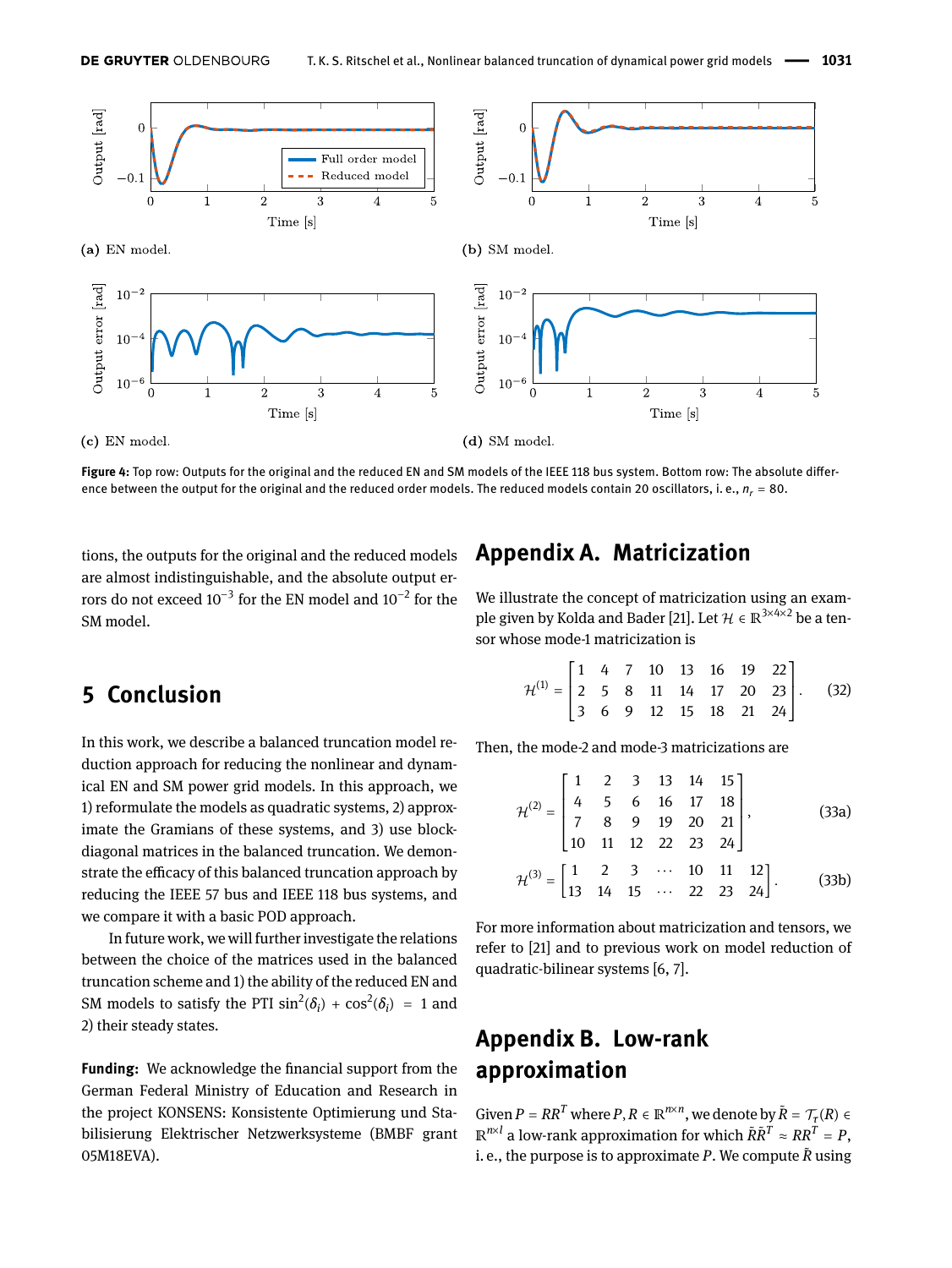the singular value decomposition *R* = *U*Σ*V*:

$$
\tilde{R} = U\Sigma_l. \tag{34}
$$

Here, Σ*<sup>l</sup>* contains the frst *l* columns of Σ, and *l* is chosen such that

$$
\sigma_i^2 > \tau \sigma_1^2, \tag{35}
$$

for  $i = 2, \ldots, l$ . The singular values  $\sigma_i$  are the diagonal entries of Σ, and they are ordered, i. e., *σ<sup>i</sup>* ≥ *σ<sup>j</sup>* for  $i < j$ .

In this work, we use the machine precision as the tolerance, i. e.,  $\tau = 1.1102 \cdot 10^{-16}$ , in order to limit the error of the low-rank approximation.

# <span id="page-10-20"></span>**Appendix C. Efficient evaluation of the Kronecker products**

We evaluate Δ*Ki*,*<sup>k</sup>* in [\(27a\)](#page-4-4) using matricization [\[21,](#page-10-23) [6,](#page-10-16) [7\]](#page-10-13):

$$
\Delta K_{i,k} = \mathcal{K}_K^{(1)},\tag{36a}
$$

$$
\mathcal{K}_K^{(3)} = \tilde{R}_k^T \mathcal{Y}_K^{(3)},\tag{36b}
$$

$$
\mathcal{Y}_K^{(2)} = \tilde{R}_{i-(k+1)}^T H^{(2)}.
$$
 (36c)

Similarly, we evaluate Δ*Li*,*<sup>k</sup>* in [\(27b\)](#page-4-5) by

$$
\Delta L_{i,k} = \mathcal{K}_L^{(2)},\tag{37a}
$$

$$
\mathcal{K}_L^{(3)} = \tilde{R}_k^T \mathcal{Y}_L^{(3)},\tag{37b}
$$

$$
\mathcal{Y}_L^{(1)} = \tilde{S}_{i-(k+1)}^T H. \tag{37c}
$$

## **References**

- <span id="page-10-3"></span>1. Y. G. I. Acle, F. D. Freitas, N. Martins and J. Rommes. Parameter preserving model order reduction of large sparse small-signal electromechanical stability power system models. *IEEE Transactions on Power Systems*, 34(4):2814–2824, 2019. [10.1109/TPWRS.2019.2898977.](https://doi.org/10.1109/TPWRS.2019.2898977)
- <span id="page-10-4"></span>2. U. M. Al-Saggaf. Reduced-order models for dynamic control of a power plant with an improved transient and steady-state behavior. *Electric Power Systems Research*, 1993.
- <span id="page-10-0"></span>3. A. C. Antoulas. *Approximation of Large-Scale Dynamical Systems*, volume 6 of *Adv. Des. Control*. SIAM Publications, Philadelphia, PA, 2005. ISBN 9780898715293. [10.1137/1.9780898718713.](https://doi.org/10.1137/1.9780898718713)
- <span id="page-10-17"></span>4. U. Baur, P. Benner and L. Feng. Model order reduction for linear and nonlinear systems: A system-theoretic perspective. *Arch. Comput. Methods Eng.*, 21(4):331–358, 2014. [10.1007/s11831-014-9111-2.](https://doi.org/10.1007/s11831-014-9111-2)
- <span id="page-10-18"></span>5. C. Beattie, S. Gugercin and V. Mehrmann. Model reduction for systems with inhomogeneous initial conditions. *Syst. Control Lett.*, 99:99–106, 2017. [10.1016/j.sysconle.2016.11.007.](https://doi.org/10.1016/j.sysconle.2016.11.007)
- <span id="page-10-16"></span>6. P. Benner and T. Breiten. Two-sided projection methods for nonlinear model order reduction. *SIAM J. Sci. Comput.*, 37(2):B239–B260, 2015. [10.1137/14097255X.](https://doi.org/10.1137/14097255X)
- <span id="page-10-13"></span>7. P. Benner and P. Goyal. Balanced truncation model order reduction for quadratic-bilinear systems. e-prints [arXiv:1705.00160,](http://arxiv.org/abs/arXiv:1705.00160) 2017. math.OC.
- <span id="page-10-6"></span>8. D. Chaniotis and M. A. Pai. Model reduction in power systems using Krylov subspace methods. *IEEE Transactions on Power Systems*, 20(2):888–894, 2005. [10.1109/TPWRS.2005.846109.](https://doi.org/10.1109/TPWRS.2005.846109)
- <span id="page-10-9"></span>X. Cheng and J. M. A. Scherpen. Clustering approach to model order reduction of power networks with distributed controllers. *Advances in Computational Mathematics*, 44(6):1917–1939, 2018. [10.1007/s10444-018-9617-5.](https://doi.org/10.1007/s10444-018-9617-5)
- <span id="page-10-5"></span>10. A. Cherid and M. Bettayeb. Reduced-order models for the dynamics of a single-machine power system via balancing. *Electric Power Systems Research*, 22(1):7–12, 1991. [10.1016/0378-7796\(91\)90073-V.](https://doi.org/10.1016/0378-7796(91)90073-V)
- <span id="page-10-2"></span>11. J. H. Chow, editor. *Power System Coherency and Model Reduction*, volume 94. Springer, 2013. [10.1007/978-1-4614-1803-0.](https://doi.org/10.1007/978-1-4614-1803-0)
- <span id="page-10-8"></span>12. J. H. Chow, J. R. Winkelman, M. A. Pai and P. W. Sauer. Singular perturbation analysis of large-scale power systems. *International Journal of Electrical Power & Energy Systems*, 12(2), 1990. [10.1016/0142-0615\(90\)90007-X.](https://doi.org/10.1016/0142-0615(90)90007-X)
- <span id="page-10-14"></span>13. G. H. Golub and C. F. Van Loan. *Matrix Computations*. Johns Hopkins Studies in the Mathematical Sciences. Johns Hopkins University Press, Baltimore, fourth edition, 2013. ISBN 978-1-4214-0794-4; 1-4214-0794-9; 978-1-4214-0859-0.
- <span id="page-10-19"></span>14. M. Heinkenschloss, T. Reis and A. C. Antoulas. Balanced truncation model reduction for systems with inhomogeneous initial conditions. *Automatica J. IFAC*, 47(3):559–564, 2011. [10.1016/j.automatica.2010.12.002.](https://doi.org/10.1016/j.automatica.2010.12.002)
- <span id="page-10-21"></span>15. N. J. Higham. Computing the polar decomposition—with applications. *SIAM J. Sci. Statist. Comput.*, 7:1160–1174, 1986.
- <span id="page-10-22"></span>16. N. J. Higham. Computing a nearest symmetric positive semidefnite matrix. *Linear Algebra Appl.*, 103:103–118, 1988. ISSN 0024-3795. [10.1016/0024-3795\(88\)90223-6.](https://doi.org/10.1016/0024-3795(88)90223-6)
- <span id="page-10-10"></span>17. J. R. Hockenberry. *Evaluation of uncertainty in dynamic reduced-order power system models*. PhD thesis, Massachusetts Institute of Technology, 2000.
- <span id="page-10-15"></span>18. R. A. Horn and C. R. Johnson. *Topics in Matrix Analysis*. Cambridge University Press, Cambridge, 1991.
- <span id="page-10-1"></span>19. S.-K. Joo, C.-C. Liu, L. E. Jones and J.-W. Choe. Coherency and aggregation techniques incorporating rotor and voltage dynamics. *IEEE Transactions on Power Systems*, 19(2):1068–1075, 2004. [10.1109/TPWRS.2004.825825.](https://doi.org/10.1109/TPWRS.2004.825825)
- <span id="page-10-7"></span>20. M. Khatibi and H. Zargarzadeh. Power system dynamic model reduction by means of an iterative SVD-Krylov model reduction method. In *2016 IEEE Power & Energy Society Innovative Smart Grid Technologies Conference (ISGT)*, page 16526042, 2016. [10.1109/ISGT.2016.7781027.](https://doi.org/10.1109/ISGT.2016.7781027)
- <span id="page-10-23"></span>21. T. G. Kolda and B. W. Bader. Tensor decompositions and applications. *SIAM Rev.*, 51(3):455–500, 2009. ISSN 0036-1445. [10.1137/07070111X.](https://doi.org/10.1137/07070111X)
- <span id="page-10-12"></span>22. B. Kramer and K. Willcox. Balanced truncation model reduction for lifted nonlinear systems, 2019. [arXiv:1907.12084v1.](http://arxiv.org/abs/arXiv:1907.12084v1)
- <span id="page-10-11"></span>23. B. Kramer and K. E. Willcox. Nonlinear model order reduction via lifting transformations and proper orthogonal decomposition. *AIAA Journal*, 57(6):2297–2307, 2019. [10.2514/1.J057791.](https://doi.org/10.2514/1.J057791)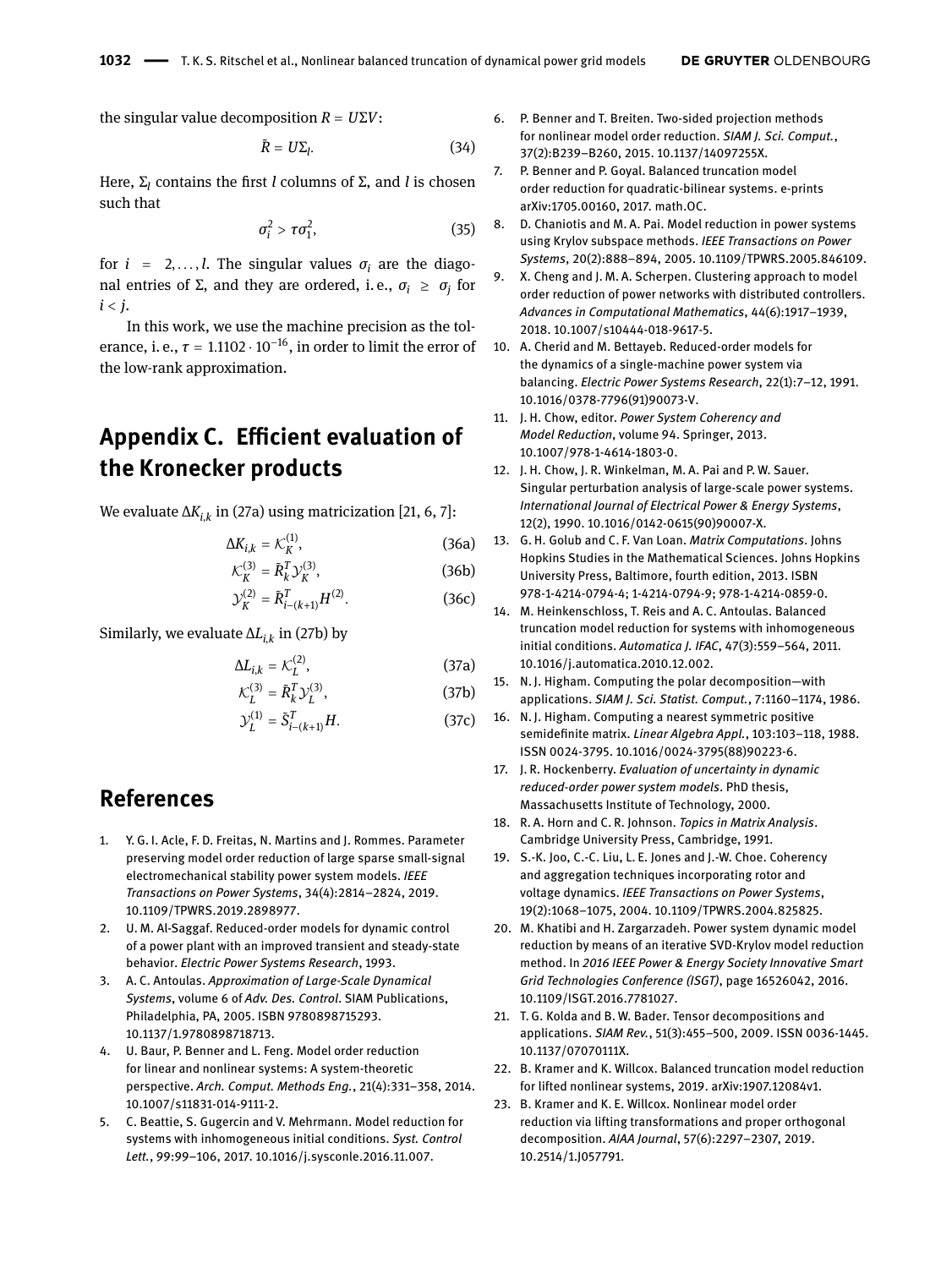- <span id="page-11-28"></span>24. B. Kramer and K. E. Willcox. Nonlinear model order reduction via lifting transformations and proper orthogonal decomposition. *AIAA Journal*, 57(6):2297–2307, 2019. [10.2514/1.J057791.](https://doi.org/10.2514/1.J057791)
- <span id="page-11-20"></span>25. X. Lan, H. Zhao, Y. Wang and Z. Mi. Nonlinear power system model reduction based on empirical Gramians. In *2016 IEEE International Conference on Power System Technology (POWERCON)*, page 16487940, 2016. [10.1109/POWERCON.2016.7754074.](https://doi.org/10.1109/POWERCON.2016.7754074)
- <span id="page-11-4"></span>26. J. Leung, M. Kinnaert, J.-C. Maun and F. Villella. Model reduction of coherent LPV models in power systems. In *2019 IEEE Power & Energy Society General Meeting (PESGM)*, page 19302246, 2019. [10.1109/PESGM40551.2019.8973651.](https://doi.org/10.1109/PESGM40551.2019.8973651)
- <span id="page-11-18"></span>27. Y. Levron and J. Belikov. Reduction of power system dynamic models using sparse representations. *IEEE Transactions on Power Systems*, 32(5):3893–3900, 2017. [10.1109/TPWRS.2017.2648979.](https://doi.org/10.1109/TPWRS.2017.2648979)
- <span id="page-11-21"></span>28. M. H. Malik, D. Borzacchiello, F. Chinesta and P. Diez. Reduced order modeling for transient simulation of power systems using tracetory piece-wise linear approximation. *Advanced Modeling and Simulation in Engineering Sciences*, 3:31, 2016. [10.1186/s40323-016-0084-6.](https://doi.org/10.1186/s40323-016-0084-6)
- <span id="page-11-16"></span>29. X. Meng, Q. Wang, N. Zhou, S. Xiao and Y. Chi. Multi-time scale model order reduction and stability consistency certifcation of inverter-interfaced DG system in AC microgrid. *Energies*, 11(1):254, 2018. [10.3390/en11010254.](https://doi.org/10.3390/en11010254)
- <span id="page-11-2"></span>30. F. Milano and K. Srivastava. Dynamic REI equivalents for short circuit and transient stability analyses. *Electric Power Systems Research*, 79(6):878–887, 2009. [10.1016/j.epsr.2008.11.007.](https://doi.org/10.1016/j.epsr.2008.11.007)
- <span id="page-11-25"></span>31. P. Mlinarić, T. Ishizaki, A. Chakrabortty, S. Grundel, P. Benner and J.-i. Imura. Synchronization and aggregation of nonlinear power systems with consideration of bus network structures. In *2018 European Control Conference (ECC)*, pages 2266–2271, 2018. [10.23919/ECC.2018.8550528.](https://doi.org/10.23919/ECC.2018.8550528)
- <span id="page-11-1"></span>32. T. Nishikawa and A. E. Motter. Comparative analysis of existing models for power-grid synchronization. *New J. Phys.*, 17:015012, Jan. 2015. [10.1088/1367-2630/17/1/015012.](https://doi.org/10.1088/1367-2630/17/1/015012)
- <span id="page-11-23"></span>33. D. Osipov and K. Sun. Adaptive nonlinear model reduction for fast power system simulation. *IEEE Transactions on Power Systems*, 33(6):6746–6754, 2018. [10.1109/TPWRS.2018.2835766.](https://doi.org/10.1109/TPWRS.2018.2835766)
- <span id="page-11-24"></span>34. D. Osipov, N. Duan, A. Dimitrovski, S. Allu, S. Simunovic and K. Sun. Adaptive model reduction for parareal in time method for transient stability simulations. In *2018 IEEE Power & Energy Society General Meeting (PESGM)*, 2018.
- <span id="page-11-17"></span>35. M. A. Pai and R. P. Adgaonkar. Singular perturbation analysis of nonlinear transients in power systems. In *1981 20th IEEE Conference on Decision and Control including the Symposium on Adaptive Processes*, pages 221–222, 1981. [10.1109/CDC.1981.269515.](https://doi.org/10.1109/CDC.1981.269515)
- <span id="page-11-12"></span>36. B. Parang, M. Mohammadi and M. M. Aref. Residualisation-based model order reduction in power networks with penetration of photovoltaic resources. *IET Generation, Transmission & Distribution*, 13(13):2619–2626, 2019. [10.1049/iet-gtd.2018.6172.](https://doi.org/10.1049/iet-gtd.2018.6172)
- <span id="page-11-19"></span>37. P. A. Parrilo, S. Lall, F. Paganini, G. C. Verghese, B. C. Lesieutre and J. E. Marsden. Model reduction for analysis of cascading failures in power systems. In *1999 American Control Conference (ACC)*, 1999. [10.1109/ACC.1999.786351.](https://doi.org/10.1109/ACC.1999.786351)
- <span id="page-11-22"></span>38. E. Purvine, E. Cotilla-Sanchez, M. Halappanavar, Z. Huang,

G. Lin, S. Lu and S. Wang. Comparative study of clustering techniques for real-time dynamic model reduction. *Statistical Analysis and Data Mining*, 10(5):263–276, 2017. [10.1002/sam.11352.](https://doi.org/10.1002/sam.11352)

- <span id="page-11-5"></span>39. A. Ramirez, A. Mehrizi-Sani, D. Hussein, M. Matar, M. Abdel-Rahman, J. J. Chavez, A. Davoudi and S. Kamalasadan. Application of balanced realizations for model-order reduction of dynamic power system equivalents. *IEEE Transactions on Power Delivery*, 31(5):2304–2312, 2016. [10.1109/TPWRD.2015.2496498.](https://doi.org/10.1109/TPWRD.2015.2496498)
- <span id="page-11-3"></span>40. H. Rudnick, R. I. Patino and A. Brameller. Power-system dynamic equivalents: coherency recognition via the rate of change of kinetic energy. *IEE Proceedings C – Generation, Transmission and Distribution*, 128(6):325–333, 1981. [10.1049/ip-c.1981.0052.](https://doi.org/10.1049/ip-c.1981.0052)
- <span id="page-11-6"></span>41. J. J. Sanchez-Gasca, J. H. Chow and R. Galarza. Reduction of linearized power systems for the study of interarea oscillations. In *International Conference on Control Applications (CCA)*, page 5119382, 1995. [10.1109/CCA.1995.555806.](https://doi.org/10.1109/CCA.1995.555806)
- <span id="page-11-13"></span>42. G. Scarciotti. Model reduction of power systems with preservation of slow and poorly damped modes. In *2015 IEEE Power & Energy Society General Meeting*, page 15502166, 2015. [10.1109/PESGM.2015.7285719.](https://doi.org/10.1109/PESGM.2015.7285719)
- <span id="page-11-0"></span>43. W. H. A. Schilders, H. A. van der Vorst and J. Rommes. *Model Order Reduction: Theory, Research Aspects and Applications*. Springer-Verlag, Berlin, Heidelberg, 2008.
- <span id="page-11-27"></span>44. C. Schröder and M. Voigt. Balanced truncation model reduction with a priori error bounds for LTI systems with nonzero initial value. e-print [arXiv:2006.02495v1,](http://arxiv.org/abs/arXiv:2006.02495v1) 2020. eess.SY.
- <span id="page-11-7"></span>45. K. Shomalzadeh and T. Amraee. Unstable power system model reduction using balanced truncation. In *2017 25th Iranian Conference on Electrical Engineering (ICEE)*, page 17045511, 2017. [10.1109/IranianCEE.2017.7985241.](https://doi.org/10.1109/IranianCEE.2017.7985241)
- <span id="page-11-8"></span>46. C. Sturk. *Structured model reduction and its application to power systems*. PhD thesis, KTH Royal Institute of Technology, 2012.
- <span id="page-11-9"></span>47. C. Sturk, L. Vanfretti, Y. Chompoobutrgool and H. Sandberg. Structured power system model reduction of non-coherent areas. In *2012 IEEE Power and Energy Society General Meeting (PESGM)*, page 13170255, 2012. [10.1109/PESGM.2012.6344913.](https://doi.org/10.1109/PESGM.2012.6344913)
- <span id="page-11-10"></span>48. C. Sturk, L. Vanfretti, F. Milano and H. Sandberg. Structured model reduction of power systems. In *2012 American Control Conference (ACC)*, pages 2276–2282, 2012. [10.1109/ACC.2012.6315207.](https://doi.org/10.1109/ACC.2012.6315207)
- <span id="page-11-11"></span>49. C. Sturk, L. Vanfretti, Y. Chompoobutrgool and H. Sandberg. Coherency-independent structured model reduction of power systems. *IEEE Transactions on Power Systems*, 29(5):2418–2426, 2014. [10.1109/TPWRS.2014.2302871.](https://doi.org/10.1109/TPWRS.2014.2302871)
- <span id="page-11-26"></span>50. C. F. Van Loan. The ubiquitous Kronecker product. *J. Comput. Appl. Math.*, 123(1-2):85–100, 2000. [10.1016/S0377-0427\(00\)00393-9.](https://doi.org/10.1016/S0377-0427(00)00393-9) Special Issue: Numerical analysis 2000, Vol. III. Linear algebra.
- <span id="page-11-14"></span>51. C. Wang, H. Yu, P. Li, C. Ding, C. Sun, X. Guo, F. Zhang, Y. Zhou and Z. Yu. Krylov subspace based model reduction method for transient simulation of active distribution grid. In *2013 IEEE Power & Energy Society General Meeting*, page 13933173, 2013. [10.1109/PESMG.2013.6672277.](https://doi.org/10.1109/PESMG.2013.6672277)
- <span id="page-11-15"></span>52. C. Wang, H. Yu, P. Li, J. Wu and C. Ding. Model order reduction for transient simulation of active distribution networks.